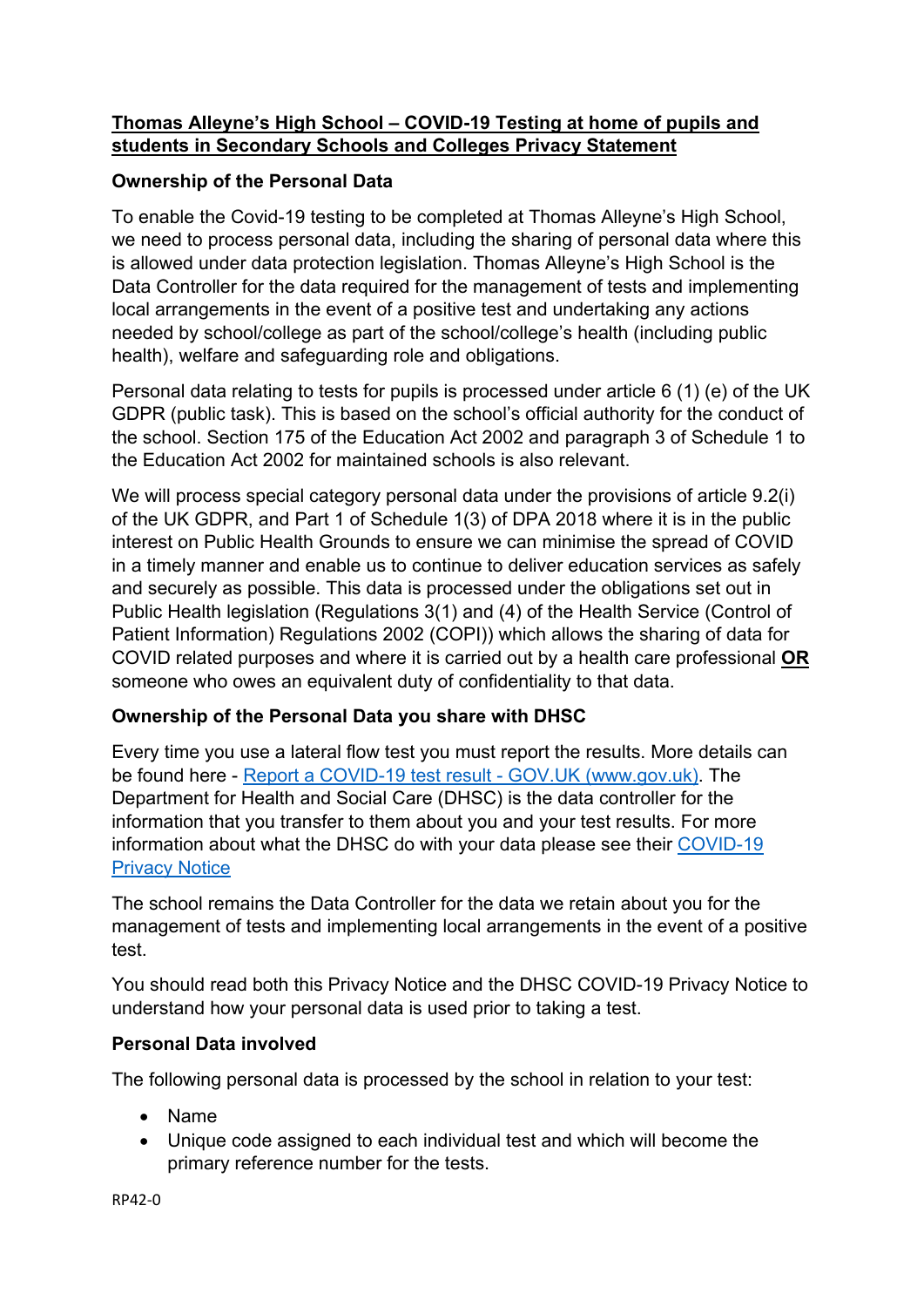• Test result

For more information about what the DHSC do with your data please see their [COVID-19 Privacy Notice](https://www.gov.uk/government/publications/coronavirus-covid-19-testing-privacy-information)

### **How we store your personal information**

The school will maintain a test kit log which will record against your name details of the testing kit which has been provided to you. The school may also record Personal Data about you in its internal COVID-19 test register (the school's COVID-19 test register will not be shared with DHSC). This information will only be stored securely on locally managed systems with appropriate access controls in schools and will only be accessible to personnel involved in the management of tests and implementing local arrangements in the event of a positive test.

The school will retain its test kit log and COVID-19 test register for a period of twelve (12) months from the date of the last entries made by the school into them.

For more information about what the DHSC do with your data please see their [COVID-19 Privacy Notice](https://www.gov.uk/government/publications/coronavirus-covid-19-testing-privacy-information)

### **Processing of Personal Data Relating to Positive test results**

We will use this information to enact our own COVID isolation and control processes without telling anyone who it is that has received the positive test.

For more information about what the DHSC do with your data please see their [COVID-19 Privacy Notice](https://www.gov.uk/government/publications/coronavirus-covid-19-testing-privacy-information)

This information will be kept by the [school/college] for a period of twelve (12) months and by the NHS for eight (8) years.

#### **Processing of Personal Data Relating to Negative and Void test results**

We will record a negative and void result for the purpose of stock controls of tests and general performance of the testing process.

#### **Data Sharing Partners**

The personal data associated with test results will be shared with

- DHSC, NHS, PHE to ensure that they can undertake the necessary Test and Trace activities and to conduct research and compile statistical information about Coronavirus.
- Your GP the NHS may share the information you provide with your GP to maintain your medical records and to offer support and guidance as necessary. Any data you provide to the [school/college] will not be shared with your GP.
- Local Government to undertake local public health duties and to record and analyse local spreads.